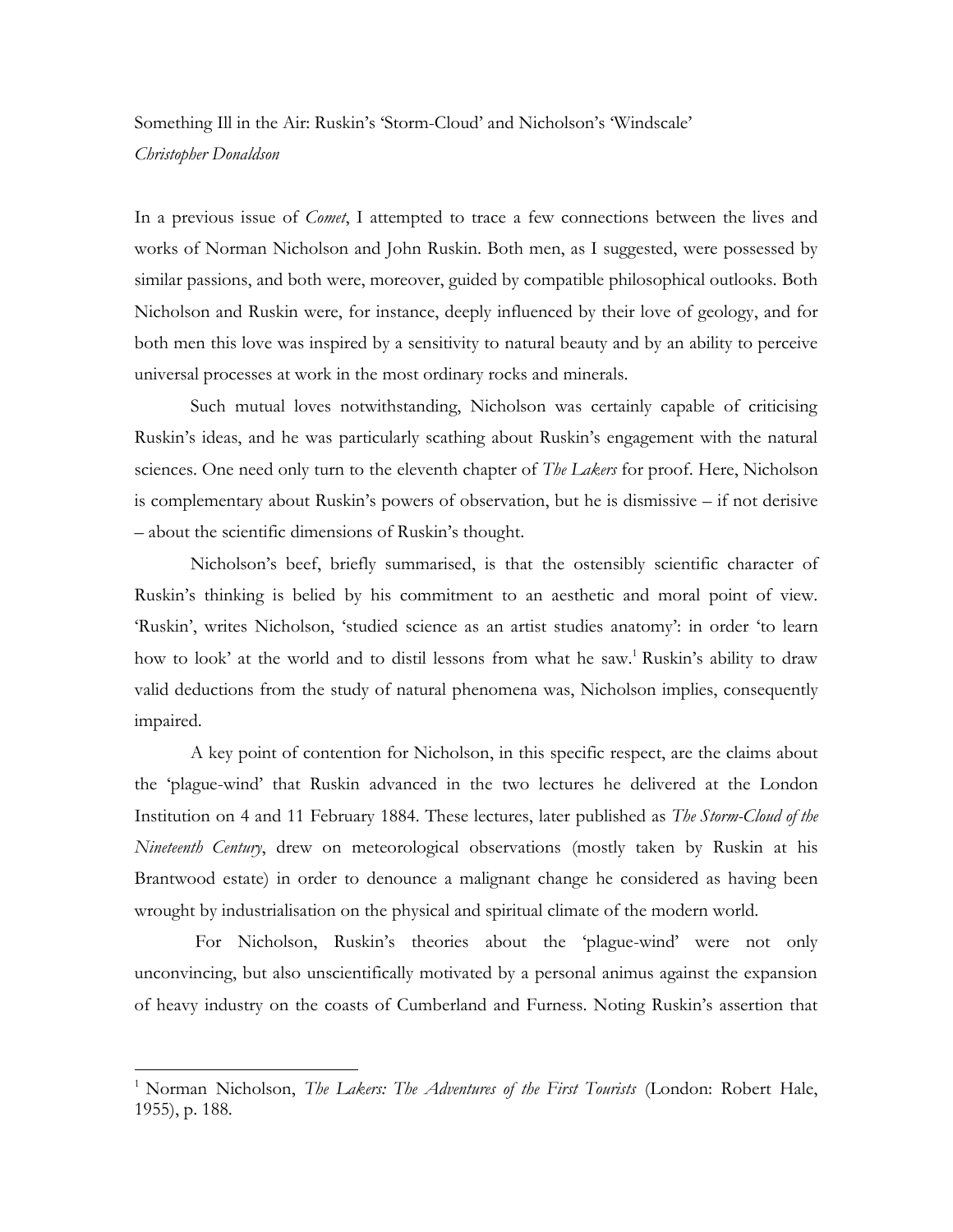the 'favourite quarter' of the storm-cloud lay in 'the southwest',<sup>2</sup> Nicholson remarks: 'southwest from Coniston lay only the small iron-town of Millom with, a little father round to the south, the port of Barrow-in-Furness, then by no means as big as it is today.'<sup>3</sup>

Between Ruskin's Brantwood and the chimneys of Millom and Barrow, moreover, 'were miles and miles of moorland and fell, with bracken and birch to trap and filter any grain of smoke which drifted past the Duddon or Kirkby Moors'.<sup>4</sup> 'If there was any spot in England with pure air to breath', scoffs Nicholson, 'then surely that spot was Coniston.'<sup>5</sup>

It makes sense that Nicholson, with all his local pride, should challenge Ruskin's condemnation of the rise of Cumbria's industrial coast. Nicholson is perfectly right, moreover, to cast doubt on the 'quasi-objective data' that Ruskin used to support his claims.<sup>6</sup> Historically, though, the picture Nicholson paints of the size of Barrow and Millom in this period is a little misleading.

In the generation between 1851 and 1881, Millom's population rose steadily from 2,115 to 7,698 people, and it was still climbing when Ruskin gave his lectures in 1884. By the next decade, the town would be home to more than 10,000 inhabitants. Barrow, for its part, was one of the biggest boom towns in Victorian Britain. Between 1871 and 1881, its population surged from 18,911 to 47,259 people, and it would rise to more than 50,000 by the early 1890s.<sup>7</sup>

In short, in the 1880s, Millom and Barrow were expanding industrial centres. It was certainly not for nothing that, in 1881, the Barrovian publisher Joseph Richardson could boast that his adopted town had grown, 'not by fits and starts, but, by rapid development'.<sup>8</sup> Barrow, declared Richardson, was an industrial powerhouse 'destined, ere long, to become the formidable rival of others whose origin have been long lost in the mist of obscurity.<sup>"</sup>

 $\overline{a}$ 

<sup>2</sup> John Ruskin, *The Storm Cloud of the Nineteenth Century*, *Library Edition of the Works of John Ruskin*, ed. by E. T. Cook and Alexander Wedderburn, 39 vols (London: George Allen, 1903– 1912), XXXIV, p. 34.

<sup>3</sup> Nicholson, *The Lakers*, p. 191.

<sup>4</sup> Nicholson, *The Lakers*, p. 191.

<sup>5</sup> Nicholson, *The Lakers*, p. 191.

<sup>6</sup> Nicholson, *The Lakers*, p. 191.

<sup>7</sup> This census data has been sourced from HistPop <http://www.histpop.org> [accessed 15 January 2018].

<sup>8</sup> Joseph Richardson, *Barrow-in-Furness: Its History, Development, Commerce, Industries, and Institutions* (Barrow-in-Furness, 1881), p. 56.

<sup>9</sup> Richardson, *Barrow-in-Furness*, p. 56.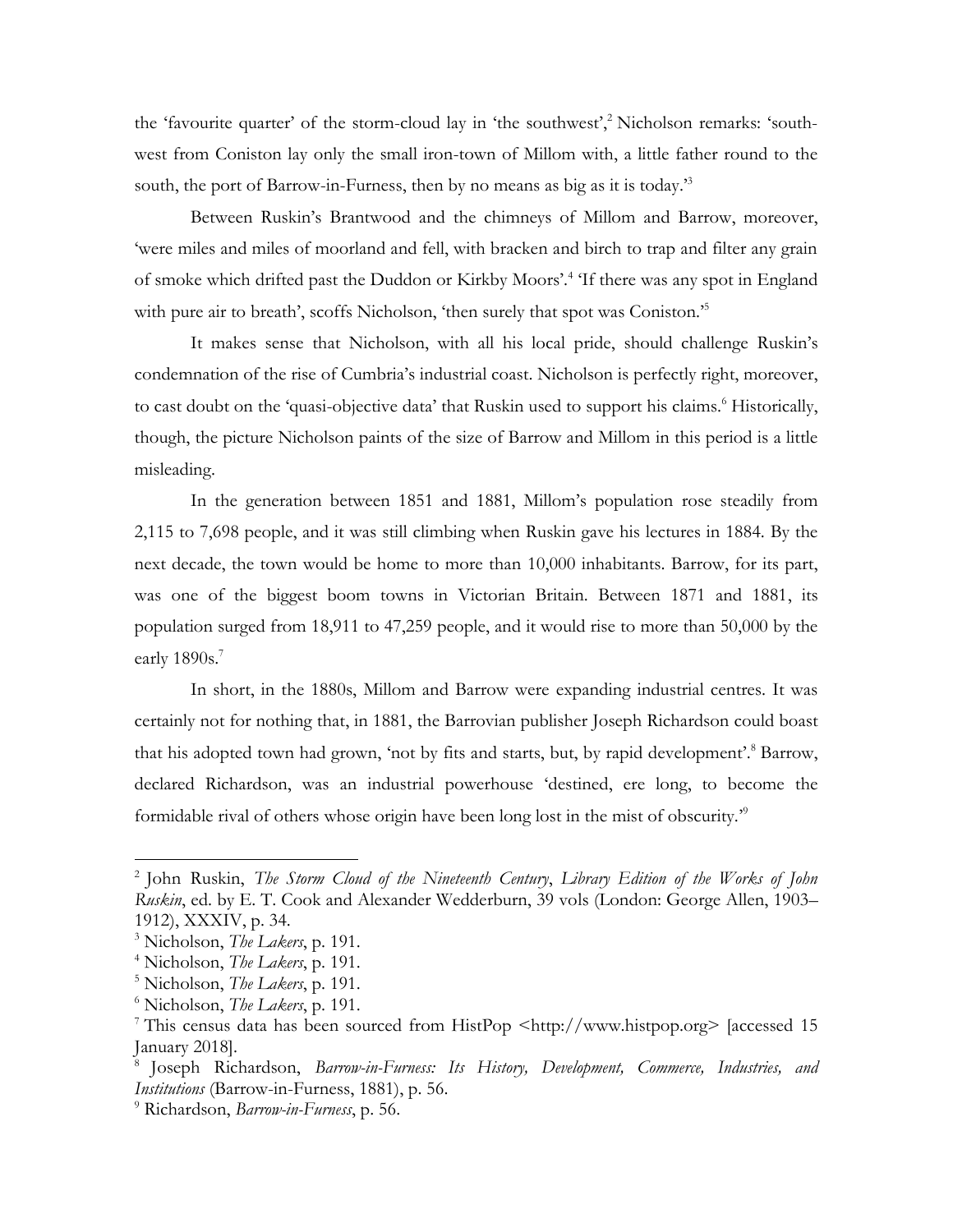These statements, with their chipper, Victorian optimism, might provoke a wry smile today. But they are nonetheless a useful reminder that, in Ruskin's lifetime, coastal towns such as Millom and Barrow were growing at a brisk pace, and it was impossible to foresee how big they might eventually become. It is, therefore, understandable that Ruskin should have been anxious about the environmental and human costs of this sort of rapid, and seemingly unchecked, industrial development.

Nicholson wasn't blind to this deeper, ethical current in Ruskin's thinking. He may have chastised Ruskin's pseudo-scientific musings about the 'storm-cloud'. But he is more sympathetic, and not without cause, to the consternation Ruskin expressed about the hazardous effects of intensive industrialisation on the lives and well-being of working people.

Not long after writing the eleventh chapter of *The Lakers*, after all, Nicholson would find himself troubled by a plague-wind of his own. I refer, of course, to the radioactive contaminants released during the fire at Windscale in October 1957, and to the subsequent outpouring of concern about the potentially lethal consequences of new forms of industry on the Cumberland coast.

Shortly after the news of the fire broke, Nicholson dashed off what was to be his keynote response to the disaster: the poem 'Windscale', which appeared in the *New Statesman*  that November. Bitter as it is brief, 'Windscale' offers a bleakly evocative reflection on the dangers of atomic energy. The imagery Nicholson packed into the poem's two squat stanzas – which, in their way, mirror the two piles of the original Windscale facility  $-$  is eerily compelling.

Particularly striking is the poem's depiction of a world riven with sickly contradictions: 'a land where dirt is clean, | And poison pasture, quick and green'.<sup>10</sup> With Ruskin's stormcloud in one thoughts, however, it is the conclusion of Nicholson's poem that stands out as especially noteworthy: 'And storm sky, bright and bare; |… And children suffocate in God's fresh air.' <sup>11</sup>

These latter lines, introduced by the image of the 'storm sky', suggest a connection with Ruskin that Nicholson himself may have neither intended or noticed, but which is significant all the same. The Windscale fire, after all, effected more than just the immediate locality. The contamination released, as is now known, drifted well beyond the Duddon and

 $\overline{a}$ 

<sup>10</sup> Norman Nicholson, 'Windscale', *New Statesman* (30 November 1957), 744.

<sup>&</sup>lt;sup>11</sup> Nicholson, 'Windscale'.